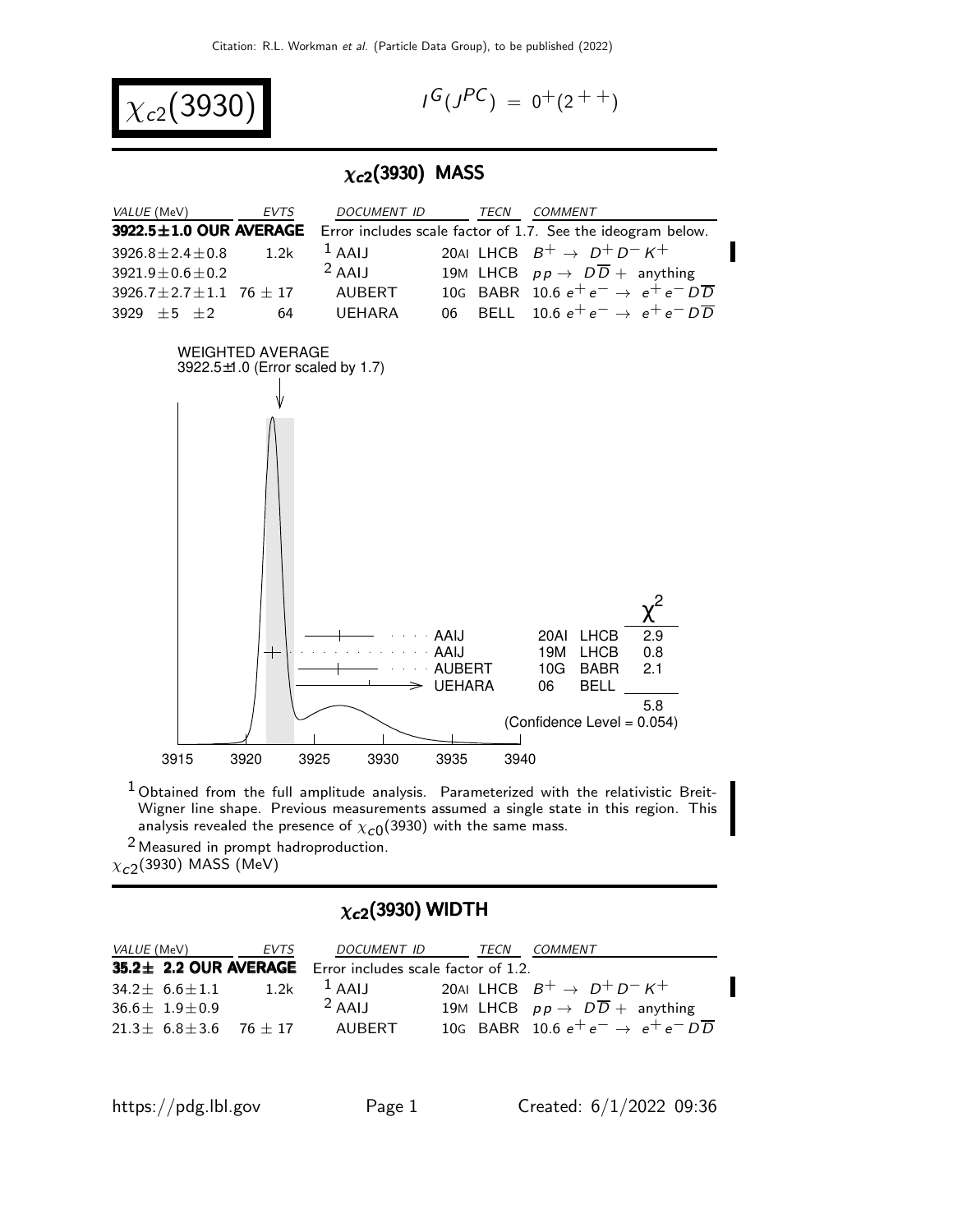|  | 29 $\pm 10$ $\pm 2$ |  |  |  |  |  | 64 UEHARA 06 BELL 10.6 $e^+e^- \rightarrow e^+e^- D\overline{D}$ |  |
|--|---------------------|--|--|--|--|--|------------------------------------------------------------------|--|
|--|---------------------|--|--|--|--|--|------------------------------------------------------------------|--|

 $^1$ Obtained from the full amplitude analysis. Parameterized with the relativistic Breit-Wigner line shape. Previous measurements assumed a single state in this region. This analysis revealed the presence of  $\chi_{\mathcal{C} \mathsf{0}}(3930)$  with the same mass.

2 Measured in prompt hadroproduction.

## $\chi_{c2}$ (3930) DECAY MODES

| Mode                                                                                                              |           |                                                                          |      | Fraction $(\Gamma_i/\Gamma)$ |                                                                                    |                              |
|-------------------------------------------------------------------------------------------------------------------|-----------|--------------------------------------------------------------------------|------|------------------------------|------------------------------------------------------------------------------------|------------------------------|
| $\mathsf{r}_1$<br>$\gamma\gamma$<br>$K\overline{K}\pi$<br>$\Gamma_2$<br>$K^+ K^- \pi^+ \pi^- \pi^0$<br>$\Gamma_3$ |           |                                                                          | seen |                              |                                                                                    |                              |
| $D\overline{D}$<br>$\Gamma_4$                                                                                     |           |                                                                          | seen |                              |                                                                                    |                              |
| $D^+D^-$<br>$\Gamma_5$                                                                                            |           |                                                                          | seen |                              |                                                                                    |                              |
| $D^0\overline{D}{}^0$<br>$\Gamma_6$                                                                               |           |                                                                          | seen |                              |                                                                                    |                              |
| $\pi^{+}\pi^{-}\eta_{c}(1S)$<br>$\Gamma_7$                                                                        |           |                                                                          |      | not seen                     |                                                                                    |                              |
| $K\overline{K}$<br>$\Gamma_8$                                                                                     |           |                                                                          |      | not seen                     |                                                                                    |                              |
|                                                                                                                   |           | $\chi_{c2}$ (3930) PARTIAL WIDTHS                                        |      |                              |                                                                                    |                              |
|                                                                                                                   |           | $\chi_{c2}(3930) \Gamma(i) \Gamma(\gamma \gamma) / \Gamma(\text{total})$ |      |                              |                                                                                    |                              |
| $\Gamma(K\overline{K}\pi) \times \Gamma(\gamma\gamma)/\Gamma_{\text{total}}$<br>VALUE (eV)                        | CL%       | DOCUMENT ID                                                              |      | TECN                         | COMMENT                                                                            | $\Gamma_2\Gamma_1/\Gamma$    |
| < 2.1                                                                                                             | 90        |                                                                          |      |                              | DEL-AMO-SA11M BABR $\gamma \gamma \rightarrow K_{\mathcal{S}}^0 K^{\pm} \pi^{\mp}$ |                              |
| $\Gamma(K^+ K^- \pi^+ \pi^- \pi^0) \times \Gamma(\gamma \gamma) / \Gamma_{\text{total}}$<br>VALUE (eV)            | CL %      | DOCUMENT ID                                                              |      |                              | TECN COMMENT                                                                       | $\Gamma_3\Gamma_1/\Gamma$    |
| < 3.4                                                                                                             | 90        |                                                                          |      |                              | DEL-AMO-SA11M BABR $\gamma \gamma \rightarrow K^+ K^- \pi^+ \pi^- \pi^0$           |                              |
| $\Gamma(D\overline{D}) \times \Gamma(\gamma\gamma)/\Gamma_{\text{total}}$                                         |           |                                                                          |      |                              |                                                                                    | $\Gamma_4\Gamma_1/\Gamma$    |
| VALUE (keV)<br>$0.21 \pm 0.04$ OUR AVERAGE                                                                        | EVTS      | DOCUMENT ID                                                              |      | TECN                         | <b>COMMENT</b>                                                                     |                              |
| $0.24 \pm 0.05 \pm 0.04$ 76 $\pm$ 17                                                                              |           | <b>AUBERT</b>                                                            |      | 10G BABR                     | 10.6 $e^+e^- \rightarrow e^+e^-D\overline{D}$                                      |                              |
| $0.18 \pm 0.05 \pm 0.03$                                                                                          | 64        | $1$ UEHARA                                                               | 06   | <b>BELL</b>                  | 10.6 $e^+e^- \rightarrow e^+e^- D \overline{D}$                                    |                              |
| <sup>1</sup> Assuming B( $D^+ D^-$ ) = 0.89 B( $D^0 \overline{D}{}^0$ ).                                          |           |                                                                          |      |                              |                                                                                    |                              |
| $\Gamma(\pi^+\pi^-\eta_c(1S)) \times \Gamma(\gamma\gamma)/\Gamma_{\rm total}$                                     |           |                                                                          |      |                              |                                                                                    | $\Gamma_7\Gamma_1/\Gamma$    |
| VALUE (eV)<br>$18$                                                                                                | CL%<br>90 | DOCUMENT ID<br><b>LEES</b>                                               |      | TECN                         | <b>COMMENT</b><br>12AE BABR $e^+e^- \rightarrow e^+e^- \pi^+\pi^-\eta_c$           |                              |
|                                                                                                                   |           |                                                                          |      |                              |                                                                                    |                              |
| $\Gamma(K\overline{K}) \times \Gamma(\gamma\gamma)/\Gamma_{\rm total}$                                            |           |                                                                          |      |                              |                                                                                    | $\Gamma_8 \Gamma_1 / \Gamma$ |
| VALUE (eV)<br>< 0.256                                                                                             | CL%<br>90 | DOCUMENT ID<br><b>UEHARA</b>                                             |      | TECN<br>13                   | <b>COMMENT</b><br>BELL $\gamma \gamma \rightarrow K_S^0 K_S^0$                     |                              |
|                                                                                                                   |           |                                                                          |      |                              |                                                                                    |                              |